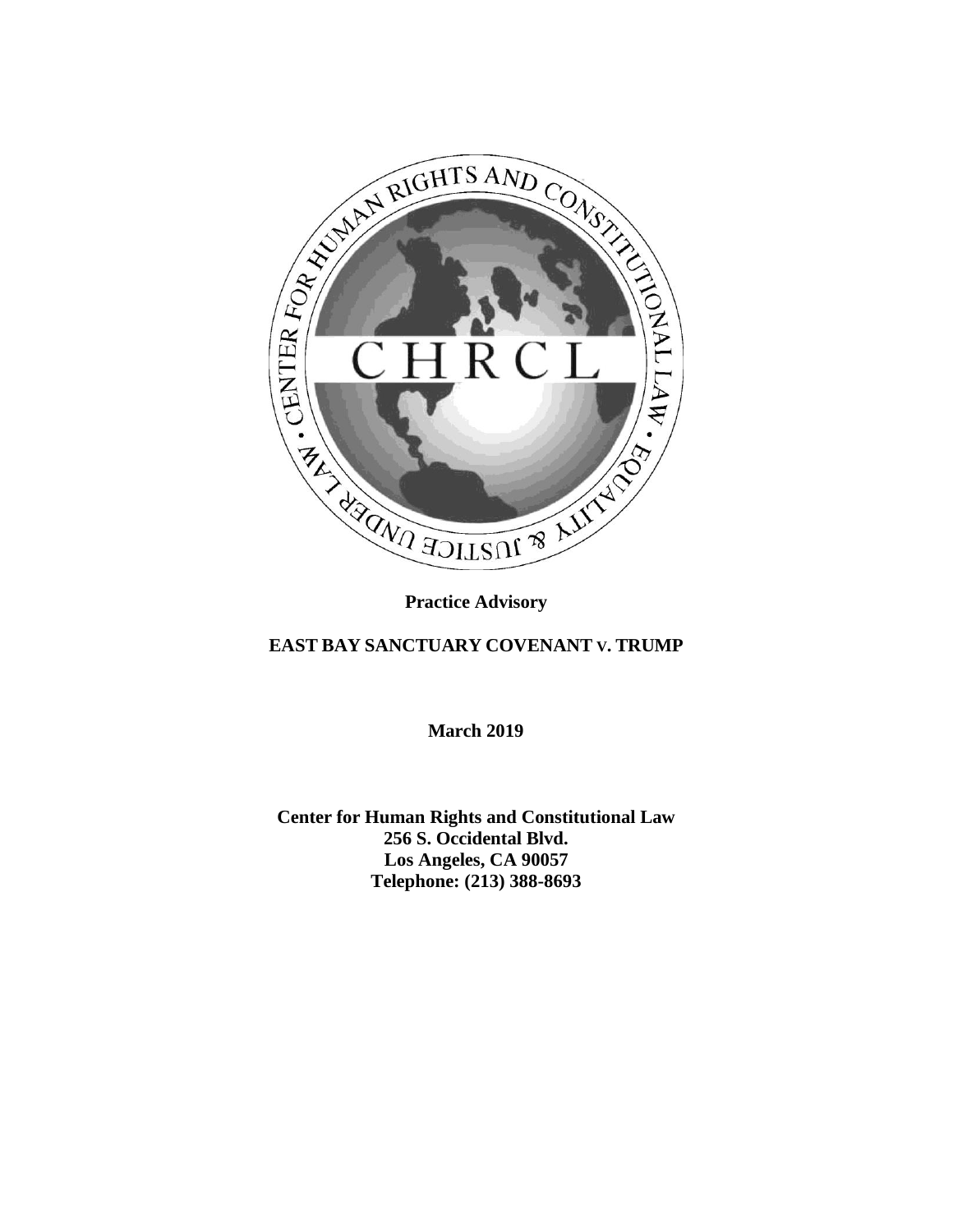#### **Practice Advisory Forward**

The Center for Human Rights and Constitutional Law is a non-profit, public interest legal foundation dedicated to furthering and protecting the civil, constitutional, and human rights of immigrants, refugees, children, prisoners, and the poor. Since its incorporation in 1980, under the leadership of a board of directors comprising civil rights attorneys, community advocates and religious leaders, the Center has provided a wide range of legal services to vulnerable lowincome victims of human and civil rights violations and technical support and training to hundreds of legal aid attorneys and paralegals in the areas of immigration law, constitutional law, and complex and class action litigation.

The Center has achieved major victories in numerous major cases in the courts of the United States and before international bodies that have directly benefited hundreds of thousands of disadvantaged persons**.**

This practice advisory reviews East Bay Sanctuary Covenant v. Trump, a 2018 nationwide preliminary injunction currently on appeal before the Ninth Circuit. Historically, eligibility for asylum regardless of where a person entered the United States is well-established in law, based on international human rights. Nonetheless, on November 19, 2018, a Presidential "Proclamation" issued in conjunction with a DHS "Rule" attempted to circumvent the clear language of this statute, seeking to limit asylum claims only to those who entered at a "port of entry," in direct contradiction to the plain language of the law. On that same day, advocates for asylum seekers filed a class action lawsuit challenging the Proclamation and Rule as contrary to statute, treaty, and exceeding the Executive's authority. The District Court agreed, issuing a TRO, then a Preliminary Injunction, both of which are currently on appeal to the Ninth Circuit.

This practice advisory will discuss the briefs and legal arguments leading up to the District Court's decision, as well as key parts of the Ninth Circuit's motions panel's decision upholding the TRO.

Manuals and advisories prepared by the Center are reviewed for improvements and updated to reflect current developments. Please feel free to email me if you have suggested updates or edits to portions of this practice advisory.

Rece Sug.

Peter Schey pschey@centerforhumanrights.org President and Executive Director Center for Human Rights and Constitutional Law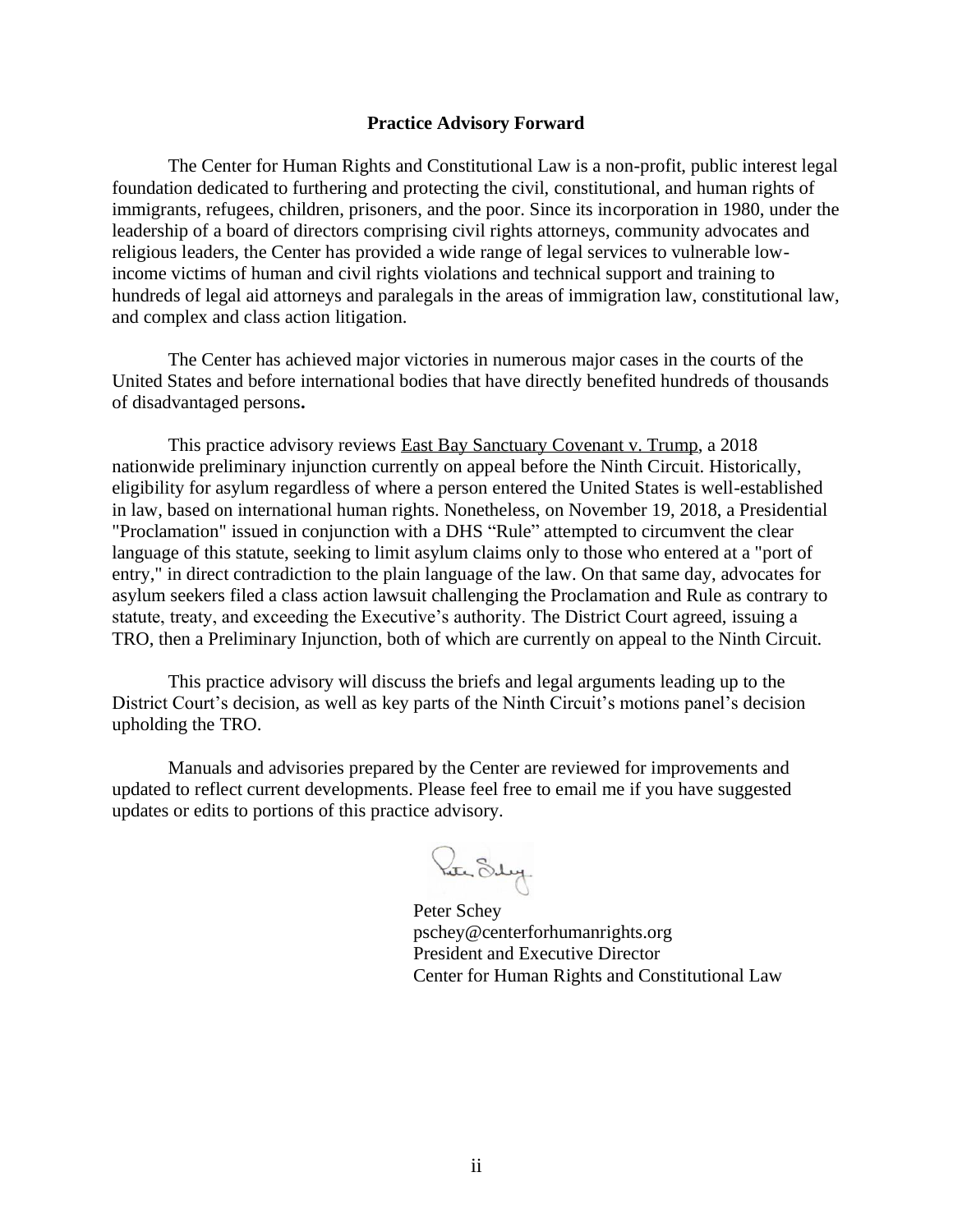# **TABLE OF CONTENTS**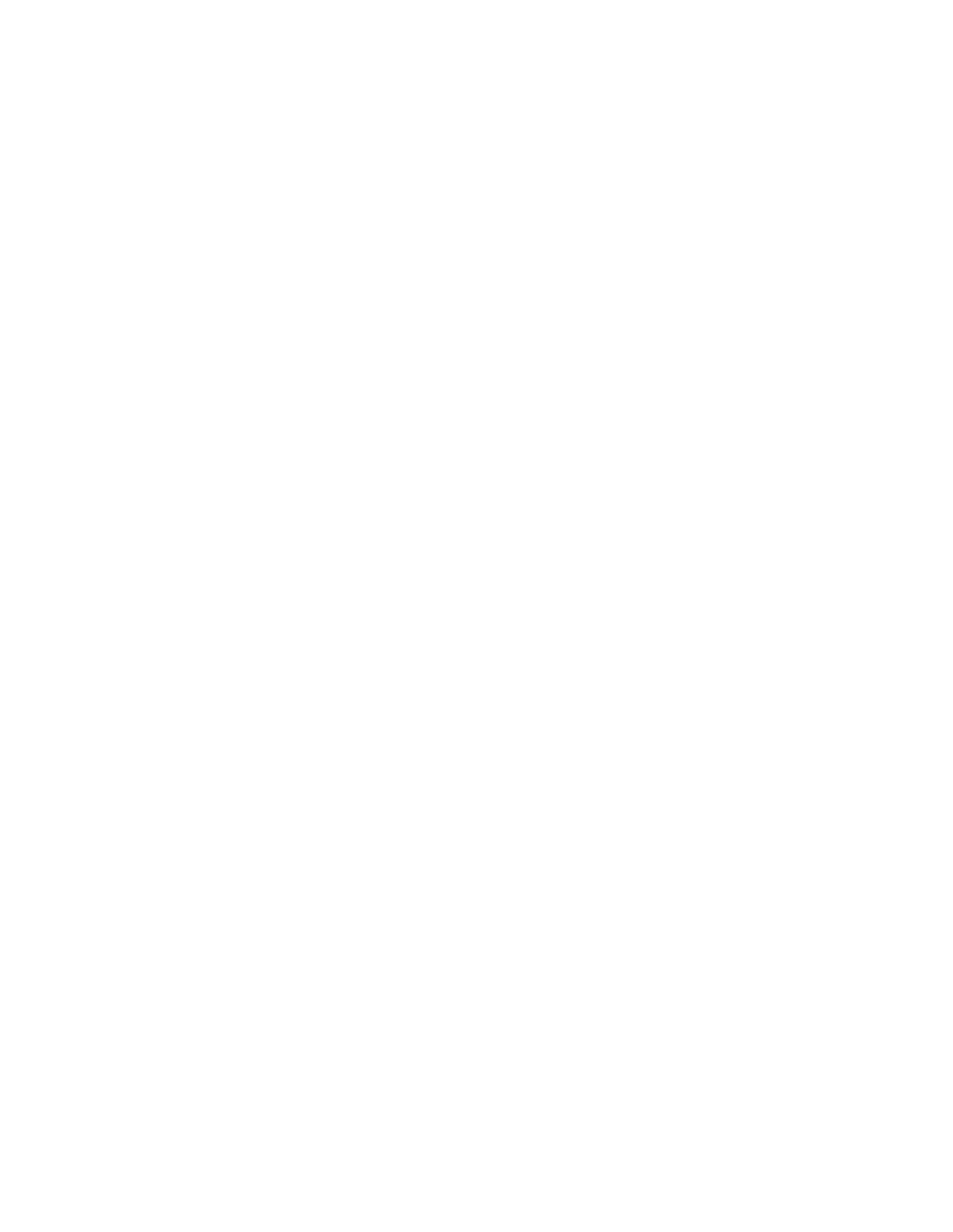## <span id="page-4-0"></span>**I. Introduction**

Eligibility for asylum regardless of where a person entered the United States is wellestablished in law, based on international human rights. Nonetheless, on November 9, 2018, the issuance of a Presidential "Proclamation" and a Department of Homeland Security "Rule" attempted to circumvent the clear language of the law, seeking to limit asylum claims only to those who entered at a port of entry.

Challenged by immigrant advocacy organizations on the same day, the District Court granted a Temporary Restraining Order blocking enforcement of the Proclamation and Rule. The government appealed the TRO and moved for a stay of the order. The Ninth Circuit's motions panel denied the government's motion for a stay, holding that (1) the institutional plaintiffs had standing, (2) Congress' power to enact laws cannot be superseded by Presidential Proclamation, and (3) a nationwide injunction was not overbroad. The United States Supreme Court, on a 5-4 vote, also declined to stay the injunction. On December 19, 2019, the District Court issued a Preliminary Injunction substantially similar to the TRO. The government appealed, and the appeals have been consolidated and are pending before the Ninth Circuit. The U.S. Supreme Court is expected to reach the issue.

We will provide practitioners with an overview of the right to apply for and be granted asylum, with an overview of the parties' arguments, a summary of the District Court and Ninth Circuit's opinions, and how this case may impact the asylum applications for those entering the U.S. not at a port of entry.

## **II. Statutory Scheme**

In its opinion granting the TRO, the District Court summarized existing asylum law (prior to the challenged Rule and Proclamation) as follows:

> Asylum is a protection granted to foreign nationals already in the United States or at the border who meet the international law definition of a "refugee." Congress has currently extended the ability to apply for asylum to the following non-citizens:

Any alien who is physically present in the United States or who arrives in the United States *(whether or not at a designated port of arrival* and including an alien who is

1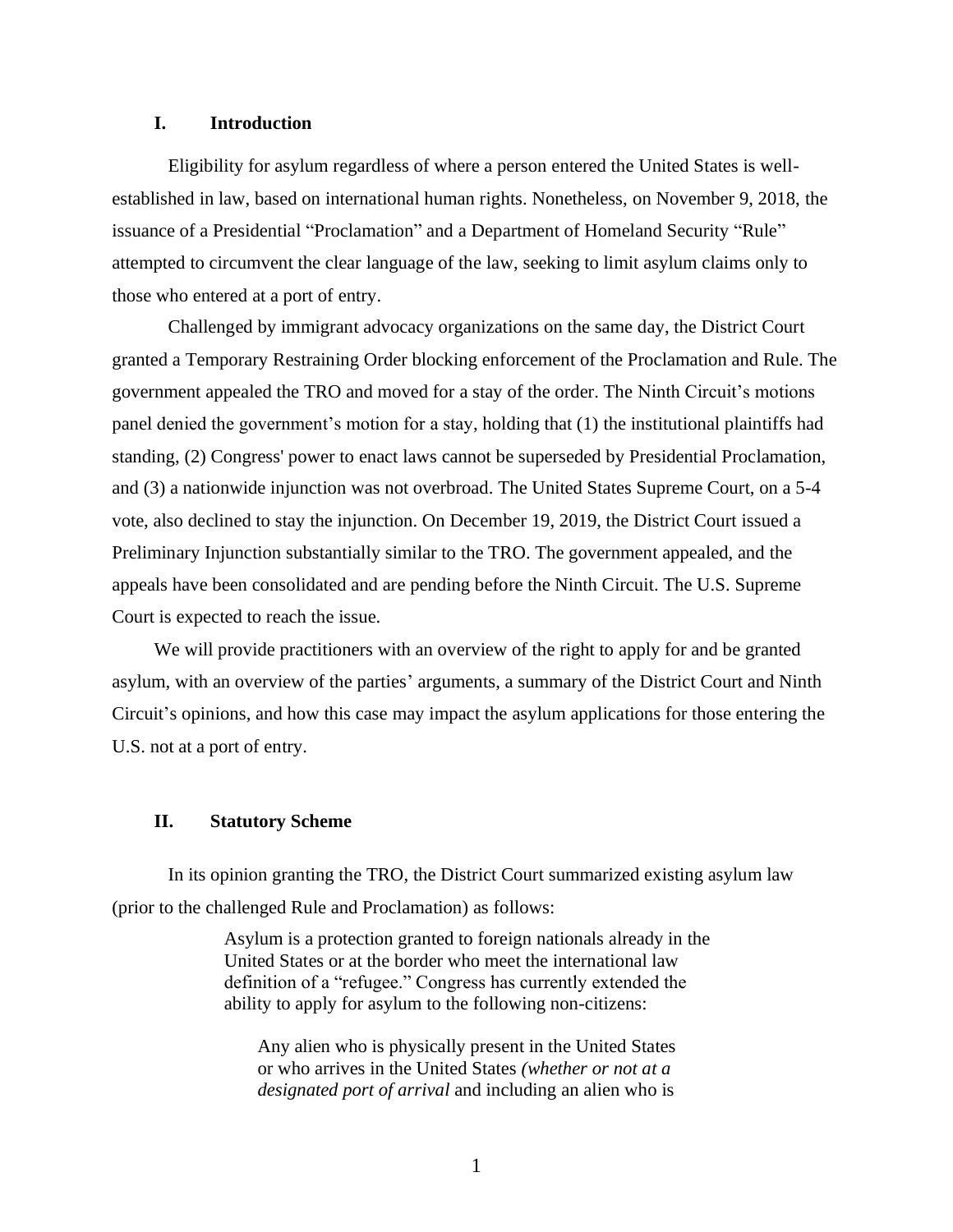brought to the United States after having been interdicted in international or United States waters), irrespective of such alien's status, may apply for asylum in accordance with this section or, where applicable, section 1225(b) of this title.

8 U.S.C. § 1158(a)(1)[emphasis added].

….

To obtain asylum status…applicants must establish that they qualify as refugees who have left their country "because of persecution or a well-founded fear of persecution on account of race, religion, nationality, membership in a particular social group, or political opinion," *id.* §101(a)(42)(A), and that their status in one of those groups "was or will be at least one central reason" for the persecution, *id.* § 1158(b)(1)(A); *see also id.* § 1158(b)(1)(B).

Second, Congress has established a series of statutory bars to eligibility for asylum, such as an applicant's role in persecuting members of protected groups or "reasonable grounds for regarding the alien as a danger to the security of the United States." *Id.* § 1158(b)(2)(A). In addition, Congress authorized the Attorney General to "by regulation establish additional limitations and conditions, consistent with [8 U.S.C. § 1158], under which an alien shall be ineligible for asylum under [*id.* § 1158(b)(1)]." *Id.* § 1158(b)(2)(C). If "the evidence indicates" that one of these statutory or regulatory bars applies, the applicant bears the burden of proving that it does not. 8 C.F.R. § 1240.8(d).

Finally, even if an applicant satisfies those two requirements, the decision to grant asylum relief is ultimately left to the Attorney General's discretion, *see I.N.S. v. Aguirre-Aguirre*, 526 U.S. 415, 420 (1999); *Delgado v. Holder*, 648 F.3d 1095, 1101 (9th Cir. 2011), subject to the court of appeals' review for whether the Attorney General's decision was "manifestly contrary to the law and an abuse of discretion,"  $8$  U.S.C.  $\frac{6}{9}$  1252(b)(4)(D).

*East Bay Sanctuary Covenant v. Trump*, 349 F.Supp.3d 838, 844-45 (N.D. CA 2018).

On November 9, 2018, the Attorney General and Department of Homeland Security issued a proposed Rule to take immediate effect, and the President issued a related Proclamation. These two steps in combination modified existing asylum law to preclude asylum to a person who did not enter at a port of entry. They did not bar the application for asylum, but the granting of it.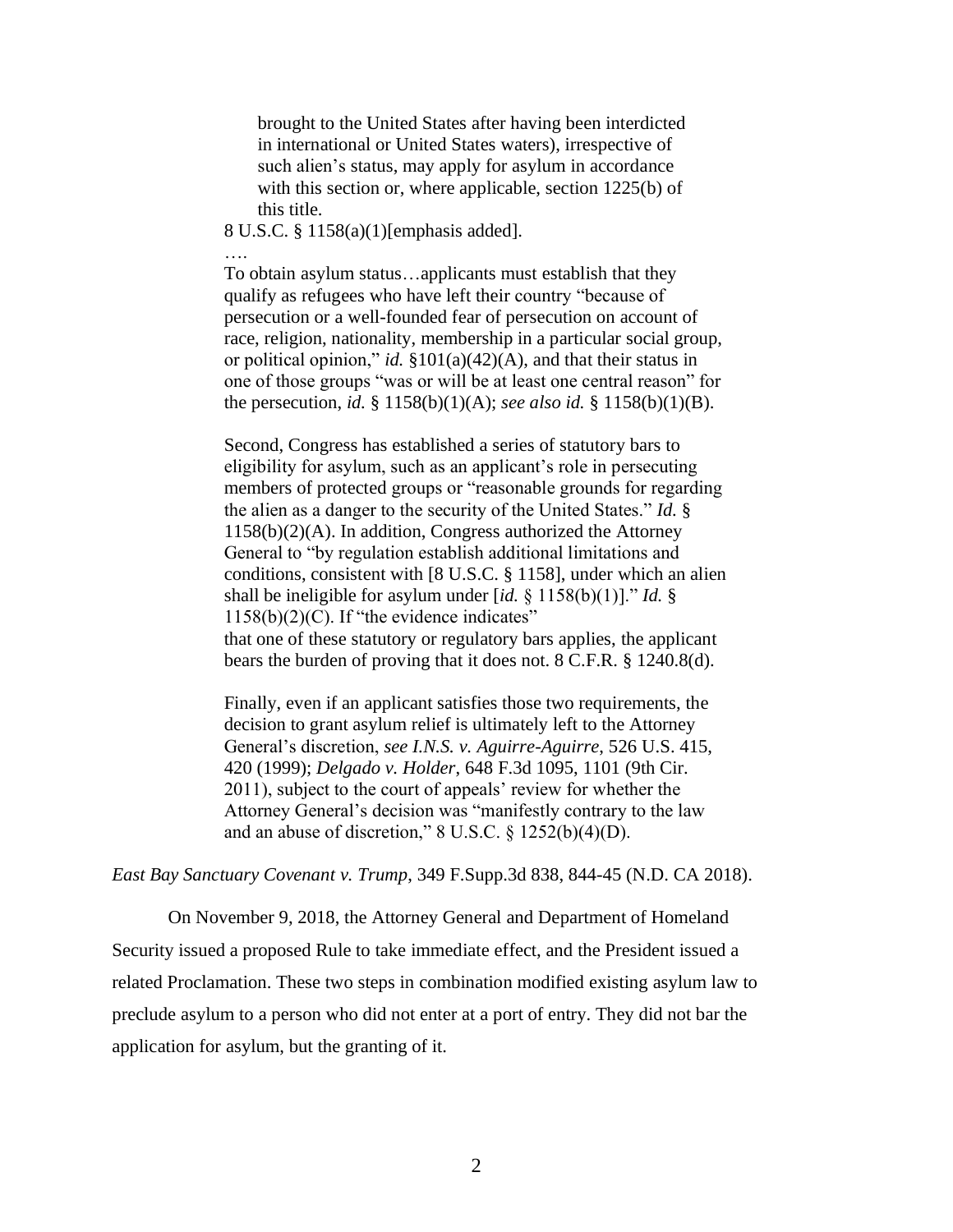The DOJ/DHS Rule, "Aliens Subject to a Bar on Entry Under Certain Presidential Proclamations; Procedures for Protection Claims"<sup>1</sup> added an "[a]dditional limitation on eligibility for asylum" that applies to "applications filed after November 9, 2018."<sup>2</sup> Under the Rule, an alien is categorically ineligible for asylum "if the alien is subject to a presidential proclamation or other presidential order suspending or limiting the entry of aliens along the southern border with Mexico that is issued pursuant to subsection 212(f) or 215(a)(1) of the Act on or after November 9, 2018 and the alien enters the United States after the effective date of the proclamation or order contrary to the terms of the proclamation or order."<sup>3</sup>

Next, the "Presidential Proclamation Addressing Mass Migration Through the Southern Border of the United States" (the "Proclamation") suspended "[t]he entry of any alien into the United States across the international boundary between the United States and Mexico" for ninety days (Proclamation § 1) and expressly exempted "any alien who enters the United States at a port of entry and properly presents for inspection." Proclamation*.* § 2(b). The effect of the Rule and the Proclamation in conjunction would be that any alien who entered the United States across the southern border after November 9, 2019, if not at a designated port of entry, would be ineligible to be granted asylum.

Further, the Rule also amends regulations governing credible fear determinations in expedited removal proceedings.

> Accordingly, for an alien subject to the new bar, "the asylum officer shall enter a negative credible fear determination with respect to the alien's application for asylum." The asylum officer will then proceed to evaluate the alien's claim for withholding of removal or protection under CAT by assessing whether the alien has demonstrated a 'reasonable fear of persecution or torture.'

<sup>1</sup> 83 Fed. Reg. 55,934 (Nov. 9, 2018) (to be codified at 8 C.F.R. pts. 208, 1003, 1208).

<sup>2</sup> *Id.* at 55,952.

<sup>&</sup>lt;sup>3</sup> *Id.* (to be codified at 8 C.F.R. §§ 208.13(c)(3), 1208.13(c)(3)).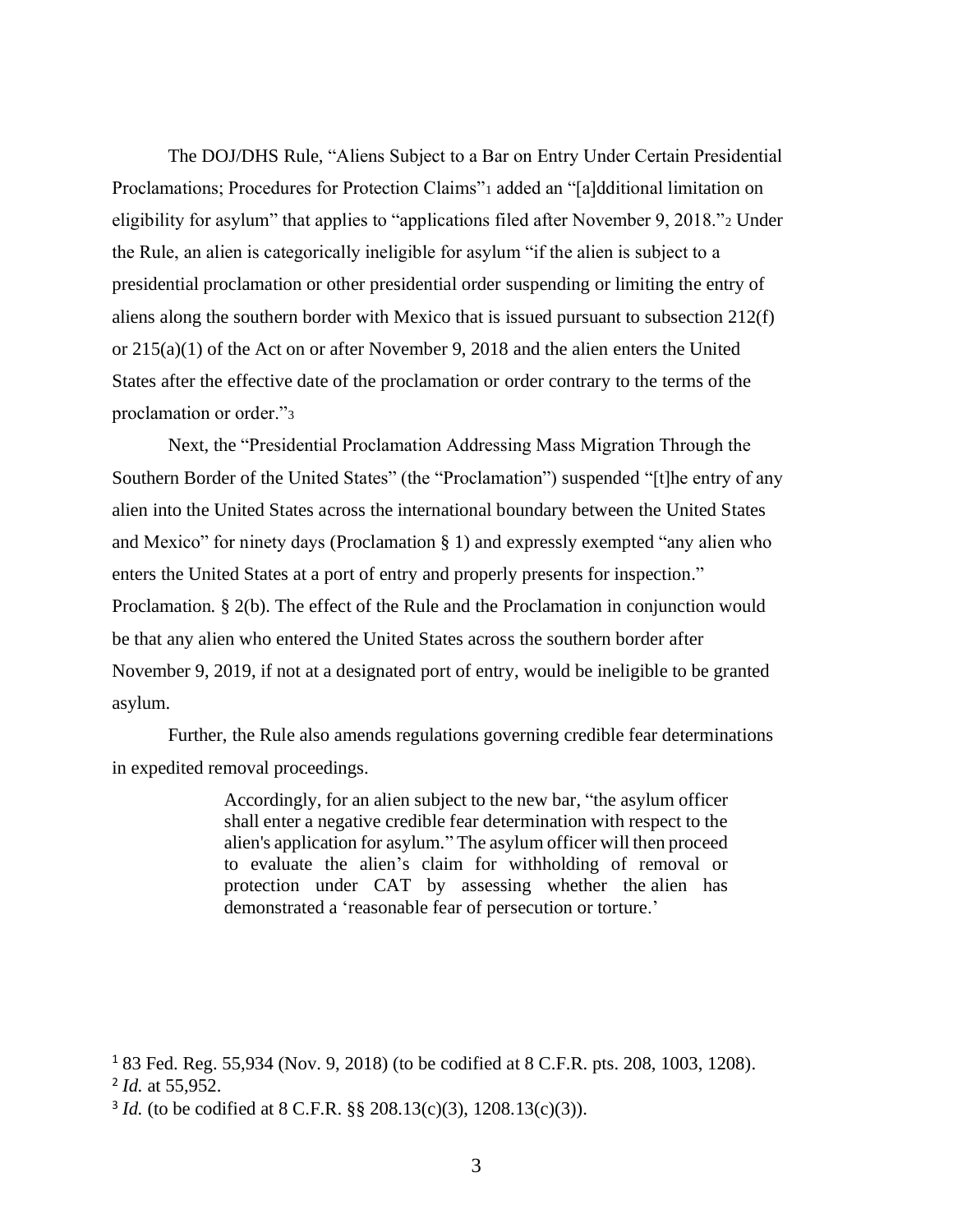349 F.Supp. 3d at 846. Both of these forms of relief require a higher threshold to receive relief from removal. *Id.* at 845-46 (citing *[Ling Huang v. Holder](https://advance.lexis.com/api/document?collection=cases&id=urn:contentItem:5BR1-PVT1-F04K-V00Y-00000-00&context=)*[, 744 F.3d 1149, 1152 \(9th Cir. 2014\)](https://advance.lexis.com/api/document?collection=cases&id=urn:contentItem:5BR1-PVT1-F04K-V00Y-00000-00&context=) and *[Nuru v. Gonzales](https://advance.lexis.com/api/document?collection=cases&id=urn:contentItem:4G0N-B640-0038-X40V-00000-00&context=)*[, 404 F.3d 1207, 1216 \(9th Cir. 2005\)\)](https://advance.lexis.com/api/document?collection=cases&id=urn:contentItem:4G0N-B640-0038-X40V-00000-00&context=).

#### **III. TRO and Preliminary Injunction.**

#### **A. Procedural History**

On November 9, 2019, the same day that the Rule and Proclamation issued, advocacy organizations filed suit and requested a Temporary Restraining Order against implementation of the Rule and Proclamation. On Nov. 19, 2018, Dist. Ct. granted TRO that Proclamation violated INA, and procedural violations. TRO lasted until Dec. 19, when a preliminary injunction was granted on substantially similar grounds.

On November 27, 2018, the Government filed a notice of appeal from the TRO and an emergency motion in the district court to stay the TRO. The district court denied the motion to stay on November 30. On December 1, the Government filed a motion for an emergency administrative stay of the TRO and a stay of the TRO pending appeal. The Ninth Circuit denied the motion for the emergency administrative stay, and on December 7, 2018, the Ninth Circuit denied the government's motion for stay of the TRO. The government sought a stay in the U.S. Supreme Court, which was denied on a 5-4 vote (Justices Thomas, Alito, Gorsuch, and Kavanaugh would have granted the application for stay.)

The government appealed the Preliminary Injunction, and the Ninth Circuit consolidated the appeal with the appeal of the TRO. The government submitted its opening brief on March 15. 2019, and Respondent's brief is due April 15, 2019.

#### **B. Ninth Circuit Declines to Grant Motion for Stay**

#### **1. Standing**

Before turning to the merits of the complaint, the Court first considered the jurisdictional issue of standing. Plaintiffs had asserted standing both on behalf of their clients (third party standing) and on their own behalf, arguing that their work, funding, and ability to fulfill their mission would be impacted by the challenged Rule and Proclamation.

4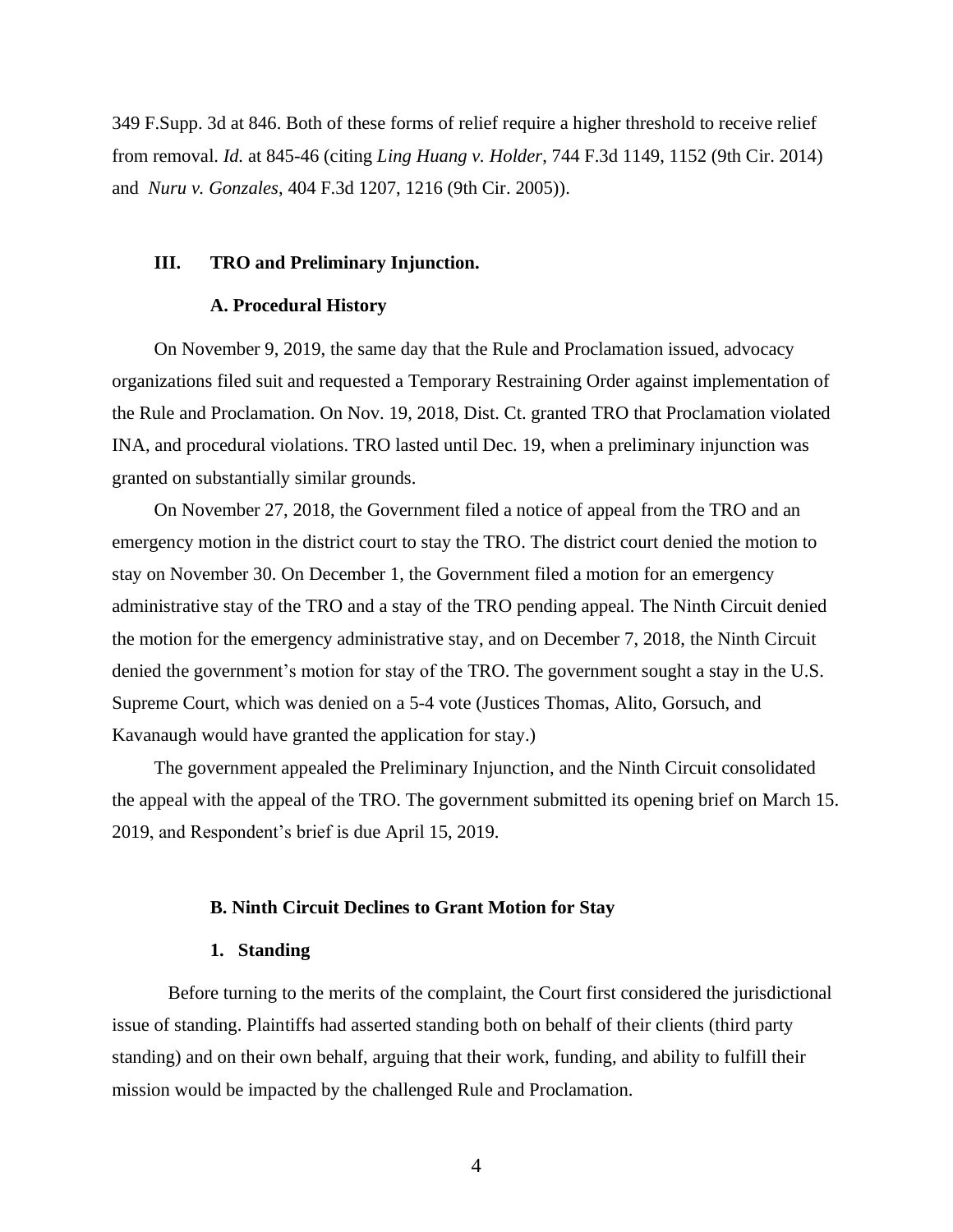Although the District Court, in granting the TRO and Preliminary Injunction, ruled that the plaintiffs had both organizational standing and third-party standing, the Ninth Circuit concluded that there was no third-party standing.

> The Organizations' clients, of course, would not have standing to assert a right to cross the border illegally, to seek asylum or otherwise. *See Initiative & Referendum Inst. v. Walker*, 450 F.3d 1082, 1093 (10th Cir. 2006) ("[A] person complaining that government action will make his criminal activity more difficult lacks standing because his interest is not 'legally protected.'"). And although the Organizations describe significant hindrances their clients have experienced in applying for asylum at ports of entry, as well as significant risks their clients may face in towns lining the country's southern border, neither of those concerns is at issue in this lawsuit.

> Because the Organizations have not identified any cognizable right that they are asserting on behalf of their clients, they do not have third-party standing to sue.

The court arguably left room for possible future third-party standing, stating "Presumably because the Organizations filed this suit on the day the Rule became effective, the Organizations do not assert third-party standing on behalf of any client who entered the country after November 9. If they now have these clients, they may seek leave to amend on remand." *East Bay Sanctuary Covenant v. Trump*, 909 F.3d 1219, 1241 n.7 (9th Cir. 2018).

Although there was no right to assert "third party" standing on behalf of their clients, the Ninth Circuit agreed that the organizations themselves have "organizational standing" to assert their own rights. Applying the *Havens* test for organizational standing, the Court found uncontested evidence that

> the Organizations have met their burden to establish organizational standing. The Organizations' declarations state that enforcement of the Rule has frustrated their mission of providing legal aid "to affirmative asylum applicants who have entered" the United States between ports of entry, because the Rule significantly discourages a large number of those individuals from seeking asylum given their ineligibility. The Organizations have also offered uncontradicted evidence that enforcement of the Rule has required, and will continue to require, a diversion of resources, independent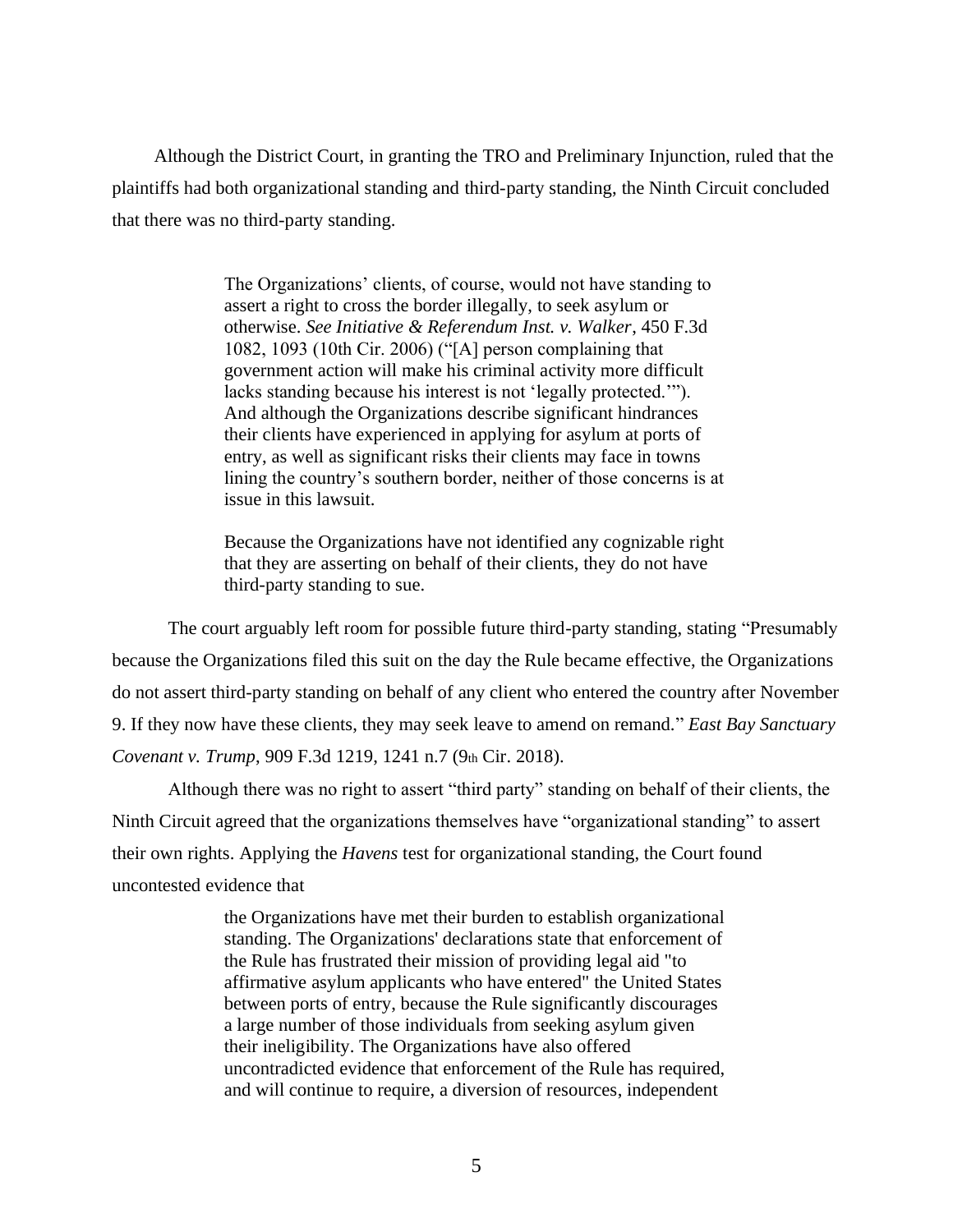of expenses for this litigation, from their other initiatives. For example, an official from East Bay affirmed that the Rule will require East Bay to partially convert their affirmative asylum practice into a removal defense program, an overhaul that would require "developing new training materials" and "significant training of existing staff." He also stated that East Bay would be forced at the client intake stage to "conduct detailed screenings for alternative forms of relief to facilitate referrals or other forms of assistance." Moreover, several of the Organizations explained that because other forms of relief from removal—such as withholding of removal and relief under the Convention Against Torture—do not allow a principal applicant to file a derivative application for family members, the Organizations will have to submit a greater number of applications for family-unit clients who would have otherwise been eligible for asylum. Increasing the resources required to pursue relief for family-unit clients will divert resources away from providing aid to other clients. Finally, the Organizations have each undertaken, and will continue to undertake, education and outreach initiatives regarding the new rule, efforts that require the diversion of resources away from other efforts to provide legal services to their local immigrant communities.

*East Bay Sanctuary Covenant*, 909 F.3d at 1242.

The Ninth Circuit found that organizational standing was also met because the record before it demonstrated that

> the Rule will cause them to lose a substantial amount of funding. "For standing purposes, a loss of even a small amount of money is ordinarily an 'injury.'" *[Czyzewski v. Jevic Holding Corp.](https://advance.lexis.com/api/document?collection=cases&id=urn:contentItem:5N4W-0YY1-F04K-F0KH-00000-00&context=)*[, 137 S. Ct.](https://advance.lexis.com/api/document?collection=cases&id=urn:contentItem:5N4W-0YY1-F04K-F0KH-00000-00&context=)  [973, 983, 197 L. Ed. 2d 398 \(2017\).](https://advance.lexis.com/api/document?collection=cases&id=urn:contentItem:5N4W-0YY1-F04K-F0KH-00000-00&context=) We have held that an organization that suffers a decreased "amount of business" and "lost revenues" due to a government policy "easily satisf[ies] the 'injury in fact' standing requirement."

….

According to the Organizations' declarations, a large portion of their funding from the California state government is tied to the number of asylum applications they pursue. Many of the applications filed by the Organizations are brought on behalf of applicants who, under the Rule, would be categorically ineligible for asylum.

*Id.* at 1243.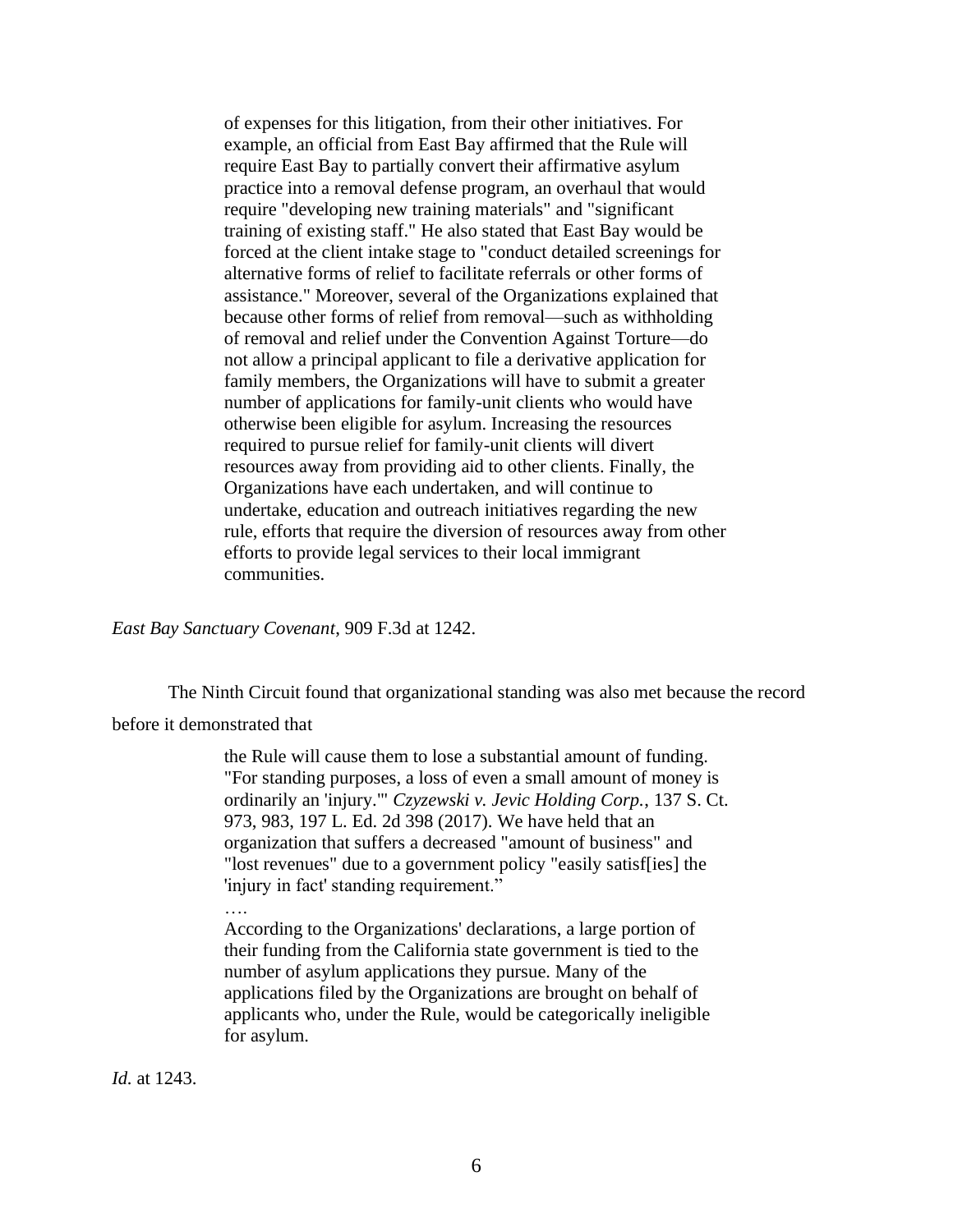In addition,

[T]he challenged "practices have perceptibly impaired [their] ability to provide the services [they were] formed to provide." *El Rescate Legal Servs., Inc. v. Exec. Office of Immigration Review*, 959 F.2d 742, 748 (9th Cir. 1991) (quoting *Havens Realty Corp. v. Coleman*, 455 U.S. 363, 379 (1982)).

…. "[A] diversion-of-resources injury is sufficient to establish organizational standing" for purposes of Article III, *Nat'l Council of La Raza v. Cegavske*, 800 F.3d 1032, 1040 (9th Cir. 2015), if the organization shows that, independent of the litigation, the challenged "policy frustrates the organization's goals and requires the organization 'to expend resources in representing clients they otherwise would spend in other ways,'" *Comite de Jornaleros de Redondo Beach v. City of Redondo Beach*, 657 F.3d 936, 943 (9th Cir. 2011) (en banc). …. "And in *El Rescate Legal Services*, we found that legal services groups had organizational standing to challenge a policy of providing only partial interpretation of immigration court proceedings, noting that the policy "frustrate[d]" the group's "efforts to obtain asylum and withholding of deportation in immigration court proceedings" and required them "to expend resources in representing clients they otherwise would spend in other ways."

*Id.* at 1241.

#### **2. Zone of Interests**

The court next turned to the question of whether plaintiffs were within "the zone of interests" of the challenged rules. Because the complaint was filed under the Administrative Procedures Act, "the relevant zone of interests is not that of the APA itself, but rather "'the zone of interests to be protected or regulated by the statute' that [the plaintiff] says was violated

> Here, the Organizations' interest in aiding immigrants seeking asylum is consistent with the INA's purpose to "establish[] . . . [the] statutory procedure for granting asylum to refugees." *Cardoza–Fonseca*, 480 U.S. at 427.

Within the asylum statute, Congress took steps to ensure that pro bono legal services of the type that the Organizations provide are available to asylum seekers. See 8 U.S.C.  $\S 1158(d)(4)(A)$ –(B) (requiring the Attorney General to provide aliens applying for asylum with a list of pro bono attorneys and to advise them of the "privilege of being represented by counsel"). In addition, other provisions in the INA give institutions like the Organizations a role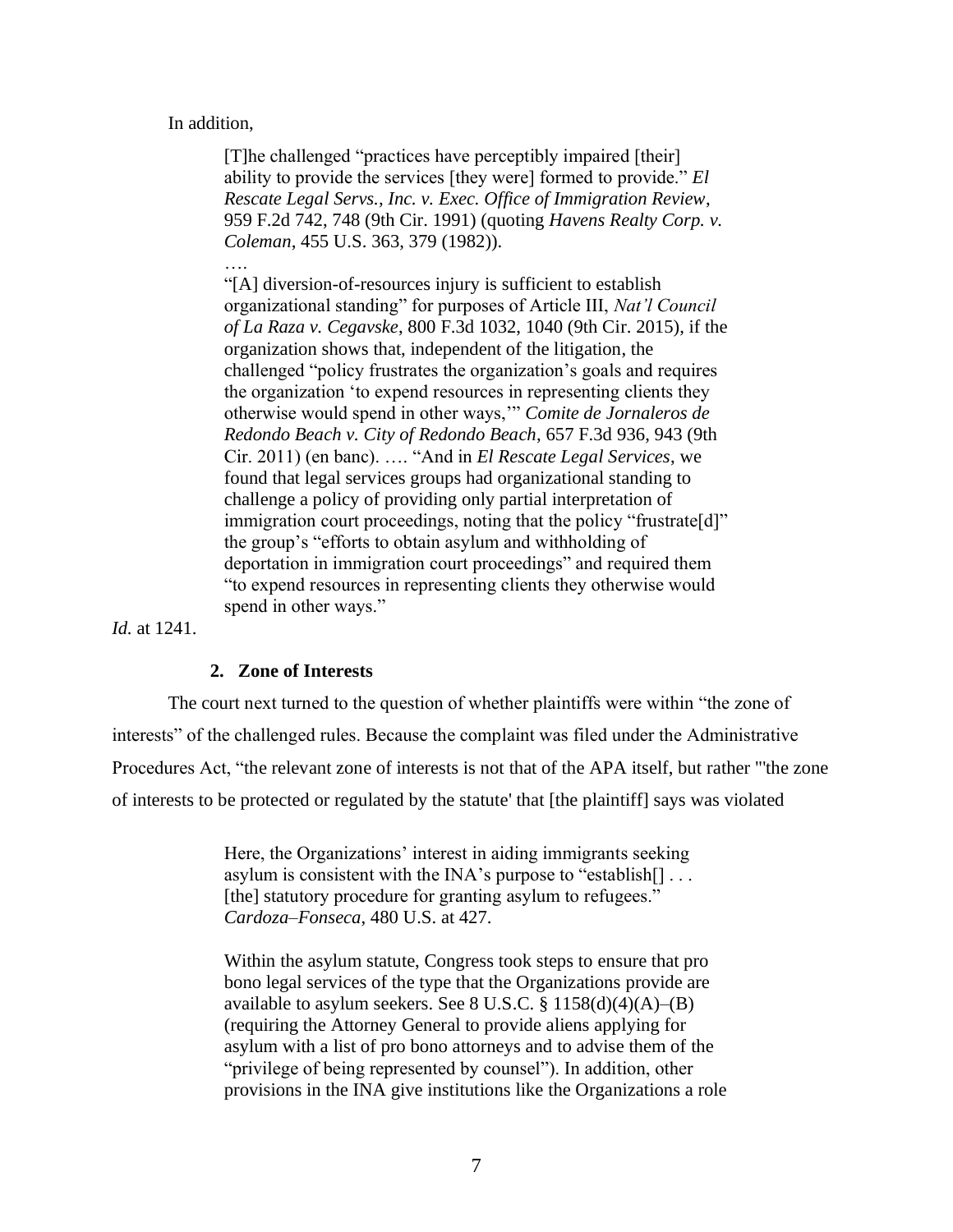in helping immigrants navigate the immigration process. See, e.g., id.  $\S$  1101(i)(1) (requiring that potential T visa applicants be referred to nongovernmental organizations for legal advice); id. § 1184(p)(3)(A) (same for U visas); id. § 1228(a)(2), (b)(4)(B) (recognizing a right to counsel for aliens subject to expedited removal proceedings); id.  $\S$  1229(a)(1), (b)(2) (requiring that aliens subject to deportation proceedings be provided a list of pro bono attorneys and advised of their right to counsel); id. § 1443(h) (requiring the Attorney General to work with "relevant organizations" to "broadly distribute information concerning" the immigration process).

*Id.* at 1244-45.

#### **3. The Likelihood of Success on the Merits**

Finally, as to the merits of the Rule and Proclamation, the Ninth Circuit agreed with the District Court's finding in the TRO decision that the organizations were likely to prevail, and that the Rule and Proclamation would not be found to withstand scrutiny, e.g. that they conflict with the statutory language.

In reaching its decision, the Ninth Circuit provided a history of immigration law stretching to the late Nineteenth century, including the incorporation of the Protocol Relating to the Status of Refugees. 909 F.3d at 1232. The modern framework of U.S. asylum law "has its roots in the 1951 Convention Relating to the Status of Refugees, July 28, 1951, 189 U.N.T.S. 150 ("Convention"), and the 1967 Protocol Relating to the Status of Refugees, Jan. 31, 1967, [19](https://advance.lexis.com/api/document?collection=statutes-legislation&id=urn:contentItem:403V-WF10-00V4-M0G9-00000-00&context=)  [U.S.T. 6223,](https://advance.lexis.com/api/document?collection=statutes-legislation&id=urn:contentItem:403V-WF10-00V4-M0G9-00000-00&context=) 606 U.N.T.S. 267 ("Protocol"). The United States was an original signatory to both treaties and promptly ratified both." 909 F.3d. at 1233. Congress enacted legislation to bring the INA into conformity with these treaties. *Id.* 

Against this background, the Ninth Circuit considered the Rule and Proclamation and held that, by barring *granting* of asylum to someone who has not entered at port of entry, they violate existing U.S. law:

> Rather than restricting who may apply for asylum, the rule of decision facially conditions only who is eligible to receive asylum....Despite his facial invocation of  $\S 1158(b)(2)(C)$ , the Attorney General's rule of decision is inconsistent with §  $1158(a)(1)$ . It is the hollowest of rights that an alien must be allowed to apply for asylum regardless of whether she arrived through a port of entry if another rule makes her categorically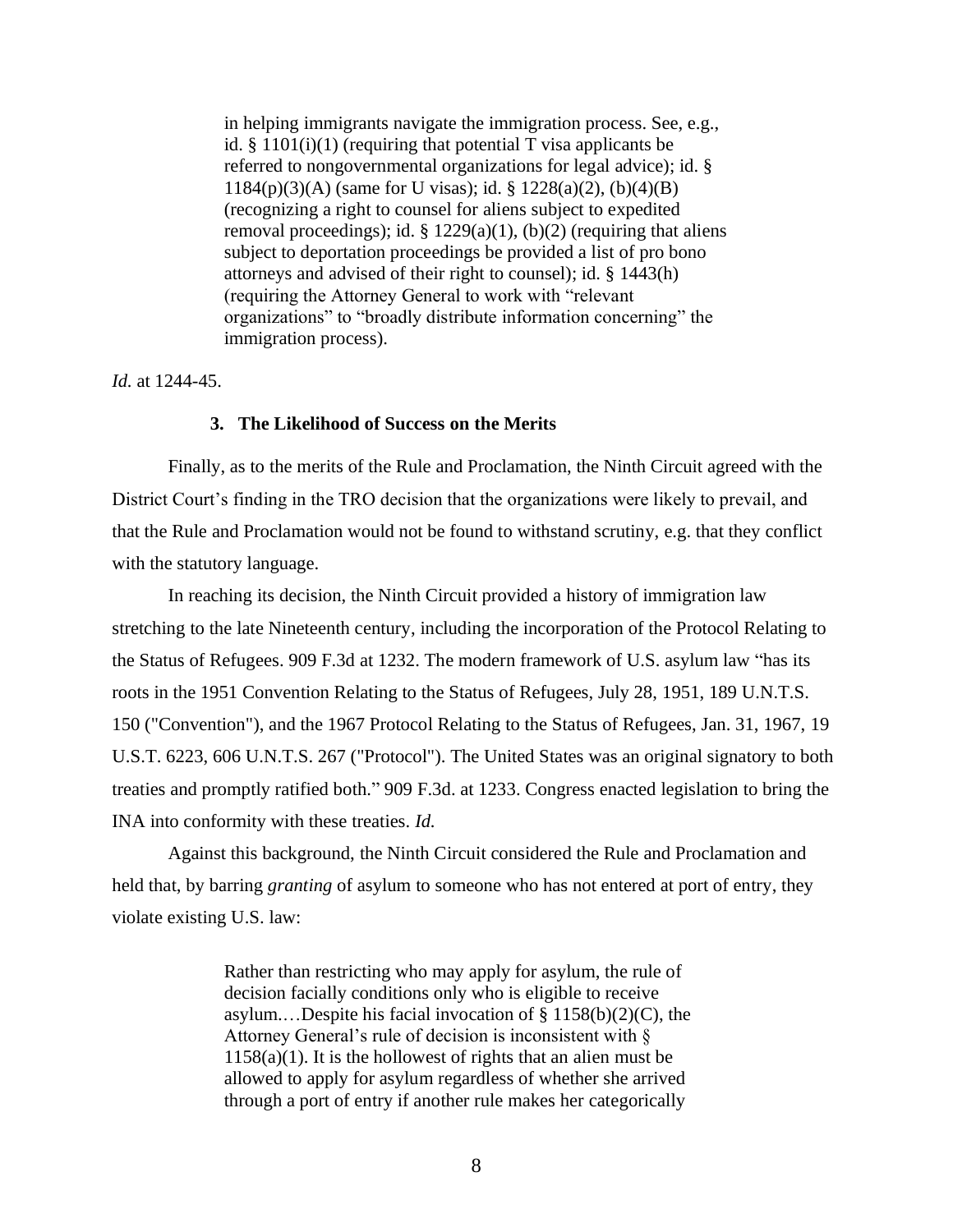ineligible for asylum based on precisely that fact. Why would any alien who arrived outside of a port of entry apply for asylum? Although the Rule technically applies to the decision of whether or not to grant asylum, it is the equivalent of a bar to applying for asylum in contravention of a statute that forbids the Attorney General from laying such a bar on these grounds. The technical differences between applying for and eligibility for asylum are of no consequence to a refugee when the bottom line—no possibility of asylum—is the same. As the district court observed, "[t]o say that one may apply for something that one has no right to receive is to render the right to apply a dead letter." We agree.

#### 909 F.3d at 1247-48.

The Ninth Circuit also ex that the Rule was invalid because it is arbitrary and capricious. There is no nexus between the manner of entry – port of entry or over land – and the status of fleeing persecution in home country. "The Rule thus cannot be considered a reasonable effort to interpret or enforce the current provisions of the INA." *Id.* at 1238.

Finally, the Court rejected the government's argument that the TRO constituted judicial interference into the Executive Branch's authority to conduct of foreign policy:

> But if there is a separation-of-powers concern here, it is between the President and Congress, a boundary that we are sometimes called upon to enforce., the Executive has attempted an end-run around Congress. The President's Proclamation by itself is a precatory act. The entry it "suspends" has long been suspended: Congress criminalized crossing the Mexican border at any place other than a port of entry over 60 years ago. The Proclamation attempts to accomplish one thing. In combination with the Rule, it does indirectly what the Executive cannot do directly: amend the INA. Just as we may not, as we are often reminded, "legislate from the bench," neither may the Executive legislate from the Oval Office. Where "Congress itself has significantly limited executive discretion by establishing a detailed scheme that the Executive must follow in [dealing with] aliens," the Attorney General may not abandon that scheme because he thinks it is not working well—at least not in the way in which the Executive attempts to do here.

*Id.* at 1250 (internal citations omitted).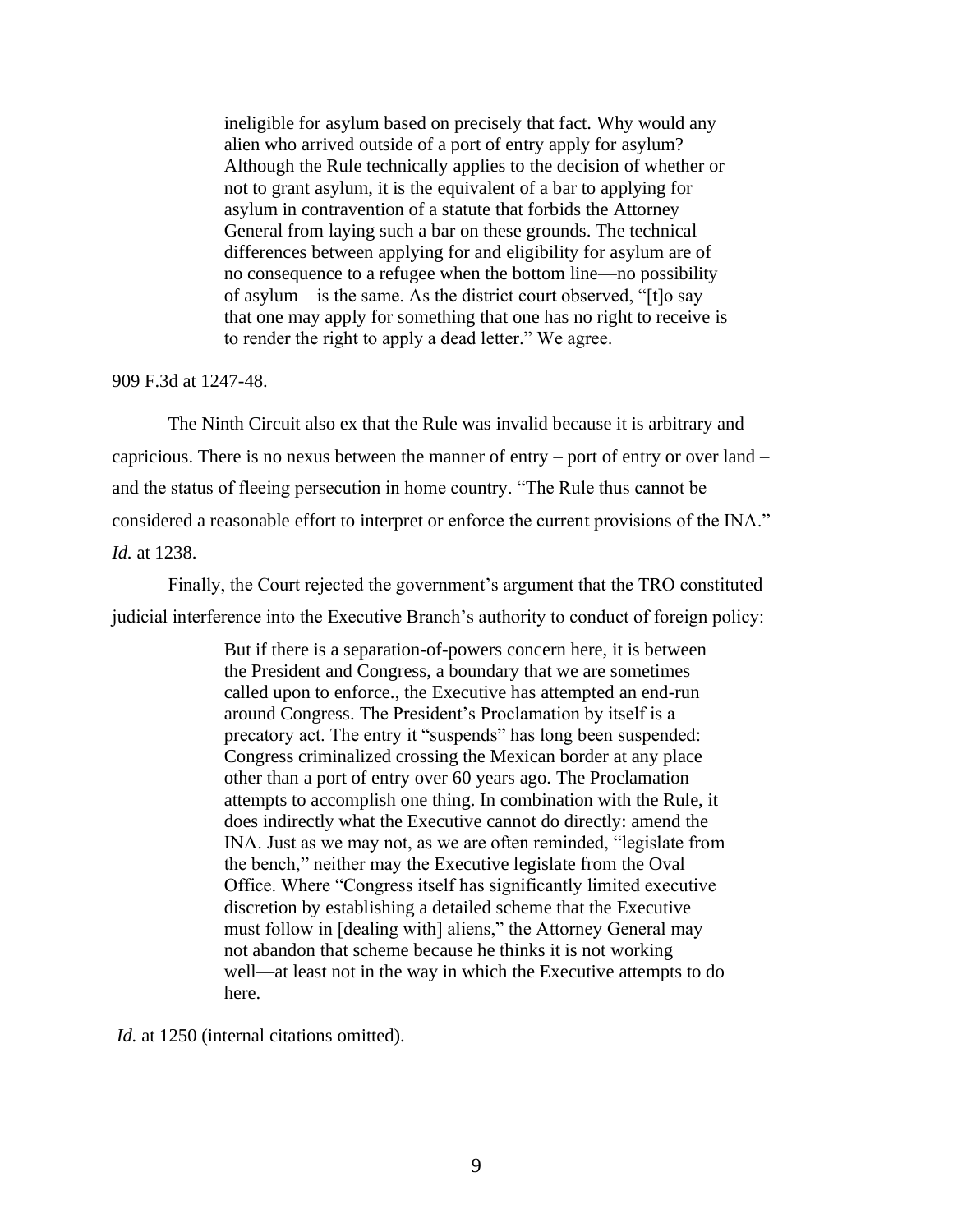Finally, like the District Court, the Court agreed with the plaintiffs' argument that the rule-making likely violated the APA's notice requirements, rejecting the government's position that it was exempt under the foreign affairs and good cause exceptions.

> The Government asserts that providing notice and comment would be "impracticable" and "contrary to the public interest" because it would "create[] an incentive for aliens to seek to cross the border" during the notice-and-comment period. *[83 Fed. Reg. at 55,950](https://advance.lexis.com/api/document?collection=administrative-codes&id=urn:contentItem:5TP4-S031-FFTT-X2KH-00000-00&context=)*. The Government explains that this "surge" in illegal border crossing would pose an imminent threat to human life because "[h]undreds die each year making the dangerous border crossing," and because these border crossings "endanger[] . . . the U.S. Customs and Border Protection ("CBP") agents who seek to apprehend them." *[Id.](https://advance.lexis.com/api/document?collection=administrative-codes&id=urn:contentItem:5TP4-S031-FFTT-X2KH-00000-00&context=) [at 55,935](https://advance.lexis.com/api/document?collection=administrative-codes&id=urn:contentItem:5TP4-S031-FFTT-X2KH-00000-00&context=)*. The Government thus concludes that "the very announcement of [the] proposed rule itself can be expected to precipitate activity by affected parties that would harm the public welfare."

> We recognize that, theoretically, an announcement of a proposed rule "creates an incentive" for those affected to act "prior to a final administrative determination." *[Am. Ass'n of Exps. & Imps., 751](https://advance.lexis.com/api/document?collection=cases&id=urn:contentItem:3S4V-K400-0039-V1YG-00000-00&context=)  [F.2d at 1249](https://advance.lexis.com/api/document?collection=cases&id=urn:contentItem:3S4V-K400-0039-V1YG-00000-00&context=)*. But in this case, the Rule, standing alone, does not change eligibility for asylum for any alien seeking to enter the United States; that change is not effected until the Rule is combined with a presidential proclamation. Thus, we would need to accept the Government's contention that the "very announcement" of the Rule itself would give aliens a reason to "surge" across the southern border in numbers greater than is currently the case.

*Id.* at 1253.

#### **4. Irreparable Harm**

As the party seeking a stay, the government bore the burden of showing irreparable harm if the stay were not granted. The Ninth Circuit rejected the argument that the TRO harmed the government because it "undermines the separation of powers by blocking an action of the executive branch." It further rejected the government's argument that it was harmed by the stay because it thwarted it from preventing aliens from "making a dangerous and illegal border crossing rather than presenting at a port of entry.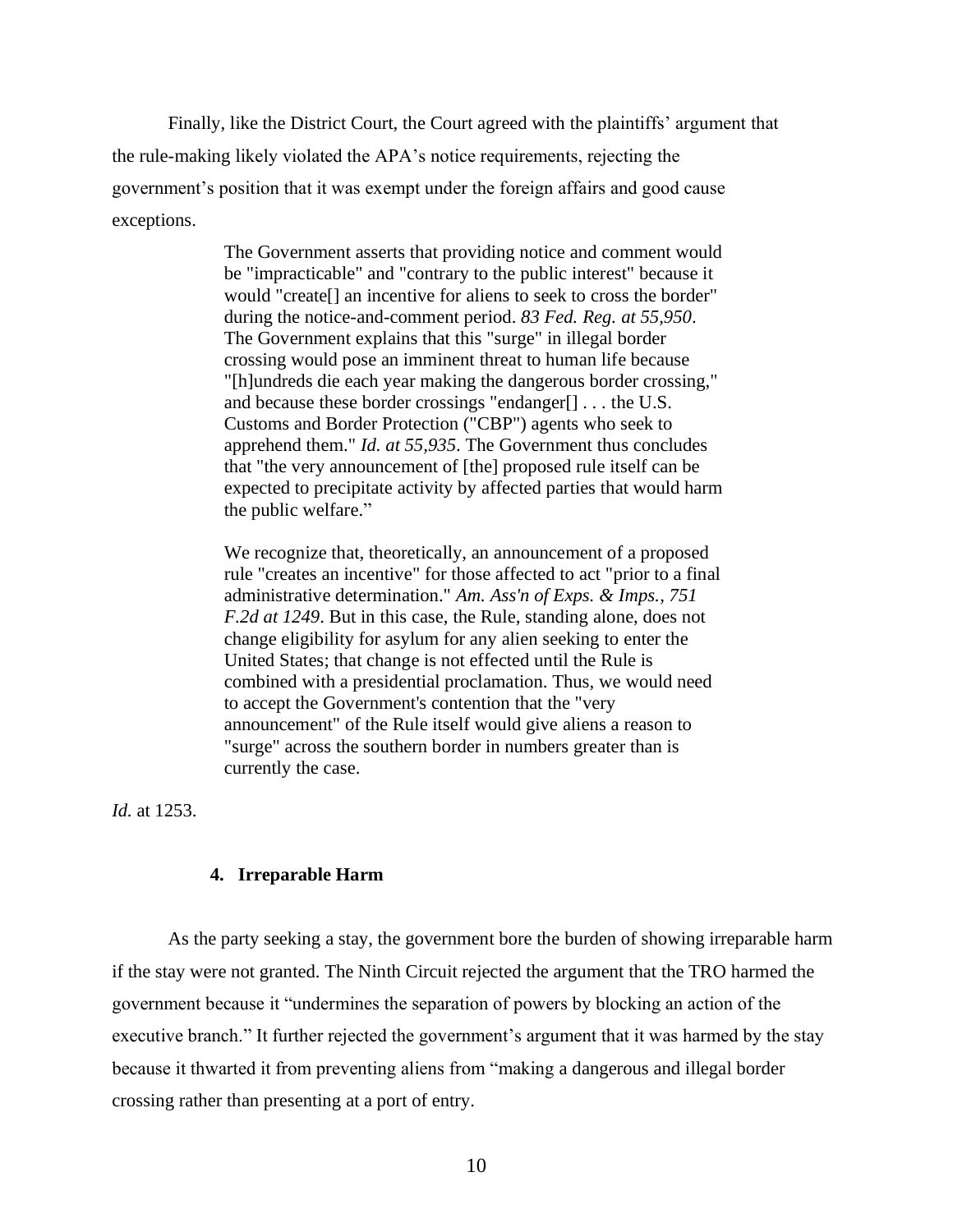## **5. Remedy of a Nationwide Injunction Not Overbroad**

Finally, the Ninth Circuit refused to limit the scope of the injunction, noting a long line of immigration cases in which universal injunctions have been issued in order to protect the interests of plaintiffs: "T]he scope of injunctive relief is dictated by the extent of the violation established, not by the geographical extent of the plaintiff." *[Califano v. Yamasaki,](https://advance.lexis.com/api/document?collection=cases&id=urn:contentItem:3S4X-8160-003B-S13R-00000-00&context=)* [442 U.S. 682,](https://advance.lexis.com/api/document?collection=cases&id=urn:contentItem:3S4X-8160-003B-S13R-00000-00&context=)  [702 \(1979\).](https://advance.lexis.com/api/document?collection=cases&id=urn:contentItem:3S4X-8160-003B-S13R-00000-00&context=) An injunction may extend "benefit or protection" to nonparties "if such breadth is necessary to give prevailing parties the relief to which they are entitled." 909 F.3d at 1255.

## **IV. Ninth Circuit Appeal**

## **A. Petitioner's Brief**

The government filed an appeal from the TRO and preliminary injunction, which raises substantially similar questions as its motion for stay, which the Ninth Circuit denied, to wit:

- Plaintiffs lack standing because they are advocacy groups not aliens themselves ("essentially, lawyers represented by other lawyers");
- Plaintiffs fall outside the statutory zone of interests because the INA benefits aliens, not legal service providers; and the INA requires that challenges to the expedited-removal process must be brought in the District of Columbia;
- Even if there were standing, the INA authorizes the rule; asylum is a discretionary benefit and the Executive Branch has broad authority conferred by Congress. The government notes that there are other rules consistent with the INA that create bars to eligibility for asylum even if one is allowed to apply for it.
- The Rule was properly issued as an interim final rule under the APA because there was "good cause" to dispense with notice and comment procedures, as part of ongoing negotiations with Mexico regarding mass migration.
- The injunction is overbroad and not tethered to plaintiffs' alleged injury.

In addition, the government argues that the decision denying the stay has no precedential value and should not be followed.

#### **B. Respondent's Brief**

Respondent's brief is due April 15, 2019.